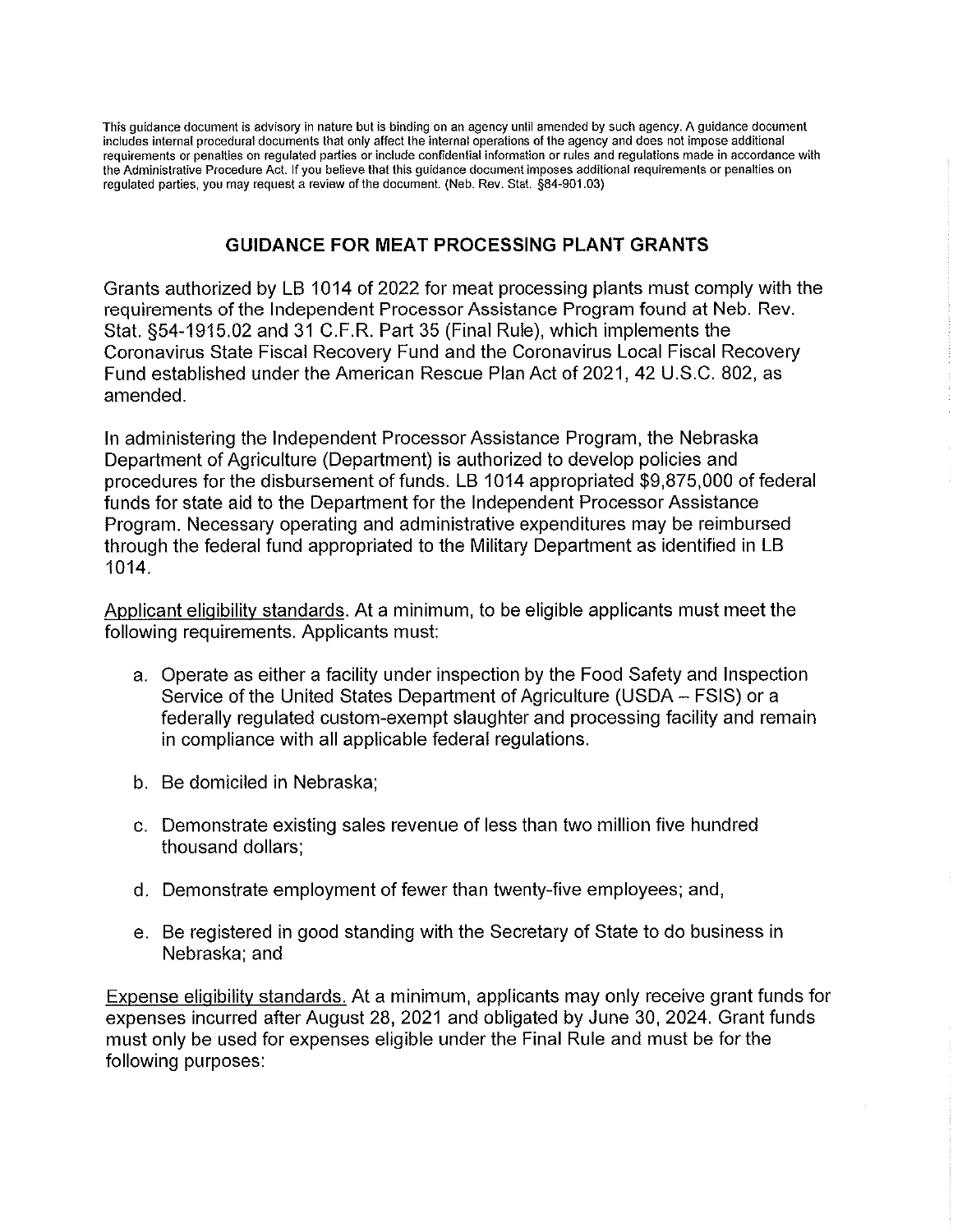- a. Capital improvements to expand capacity, including expansion and modifications to existing buildings or construction of new buildings at existing facilities;
- b. Upgrades to utilities, including water, electric, heat, refrigeration, freezing, and waste facilities:
- c. Livestock intake and storage equipment;
- d. Processing and manufacturing equipment, including cutting equipment, mixers, grinders, sausage stuffers, smokers, curing equipment, pipes, motors, pumps, and valves;
- e. Packaging and handling equipment, including sealing, bagging, boxing, labeling, conveying, and product-moving equipment;
- f. Warehouse equipment, including storage and curing racks;
- g. Waste treatment and management equipment, including tanks, blowers, separators, dryers, digesters, and equipment that uses waste to produce energy, fuel, or industrial products;
- h. Technology that allows increased capacity or business resilience, including software and hardware related to business functions, logistics, inventory management, plant production controls, temperature monitoring controls, and web site design that enables e-commerce;
- i. Rental of buildings, facilities, or equipment necessary to expand capacity, including mobile slaughter units and mobile refrigeration units used exclusively for meat or poultry processing;
- j. Costs associated with increased inspections or becoming inspected, including overtime inspection services by USDA - FSIS and hazard analysis and critical control point consultation services; and
- k. Educational and workforce training provided either by the facility or by an institution of higher education.

## Purpose of Grants.

The purpose of the Independent Processor Assistance Program is to:

- a. Address supply chain disruptions caused by the public health emergency;
- b. increase and improve livestock slaughter and meat processing capacity;
- c. Expand market access for small livestock producers; and